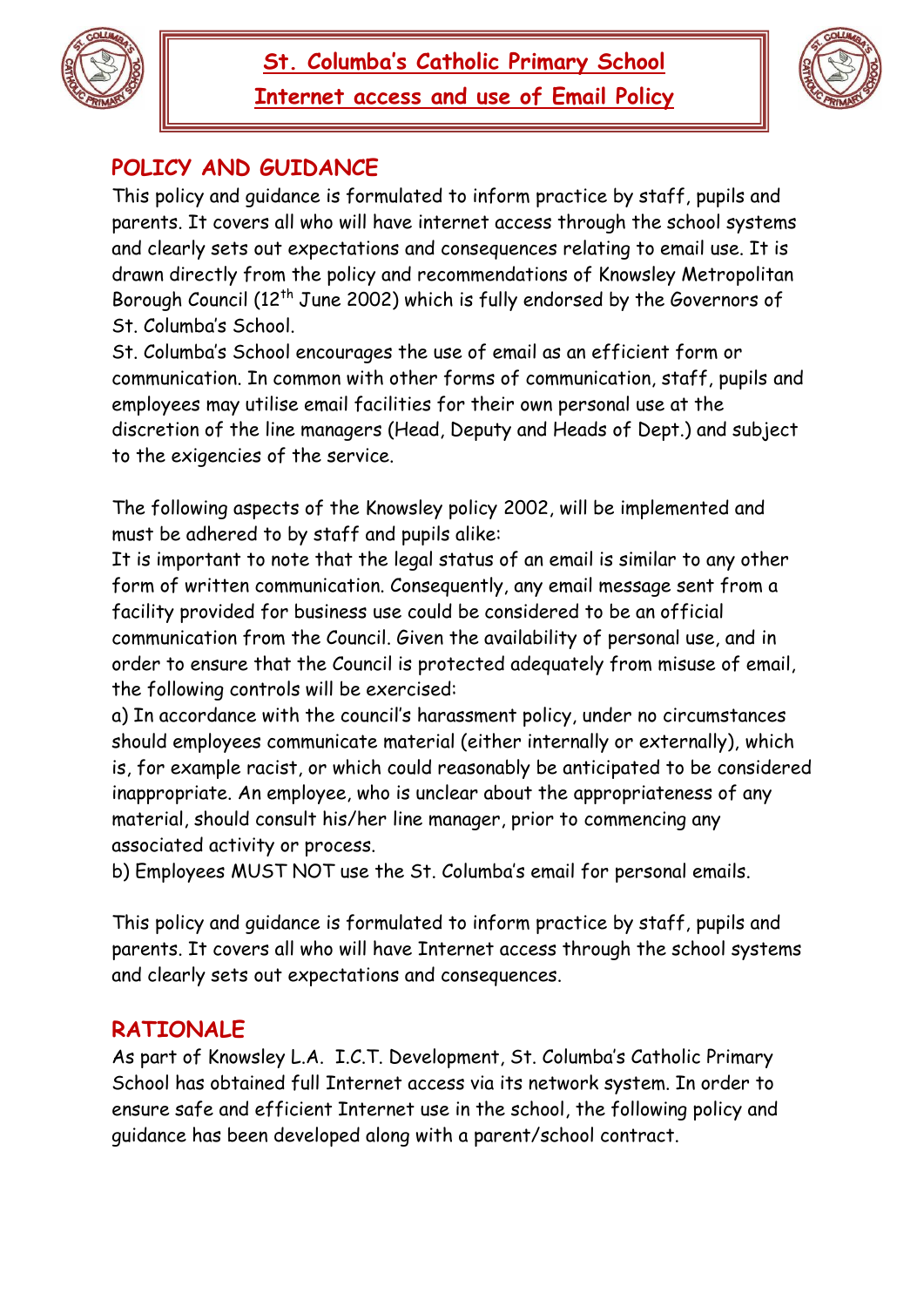# **RESOURCE DEVELOPMENT**

In order to match electronic resources as closely as possible to the national and school curriculum, staff will need to review and evaluate resources in order to offer "home pages" and menus of materials that are appropriate to the age range and ability being taught. Staff will provide suitable guidance to students/pupils as they make use of telecommunications and electronic information resources within their studies. All students/pupils should be informed, when appropriate to ability, by staff of their rights and responsibilities as users, before their first use, either as an individual user or as a member of a class or group.

As much as possible, the school's internet provider (via the LEA) has organised information resources in ways that point students/pupils to those that have been reviewed and evaluated prior to use. While students/pupils may be able to move beyond those resources to other non-evaluated sources, they should be provided with guidelines and lists of resources particularly suited to the learning objectives.

### **CONDITIONS OF INTERNET USE**

Conditions of Internet Use are included as Appendix 1. They will be distributed to all parents/guardians/carers. Knowsley LEA Internet which is used at St. Columba's School has full security screening built into its systems. This will be the only Internet access available to pupils in the school.

An Internet Permission Form will be distributed so that all

parents/guardians/carers have signed an agreement over their child's use of the Internet. The signed agreements will be kept be kept in each child's folder for reference should such be required.

A copy of "Conditions of Internet Use" will be laminated and displayed in each classroom and staffroom. During the use of the Internet, any communications or views expressed will be deemed to be a view of the school/Governing Body and in some circumstances the LEA. Any expression of a personal view about the school or of the LEA's business in and Internet communication must be endorsed to that effect.

### **SANCTIONS**

If any breach of the conditions of Internet Use (Appendix 1) takes place, this could lead to the following sanctions being enforced:

1. A temporary or permanent ban on Internet Use.

2. Additional disciplinary action may be added in line with the school's behaviour policy.

3. When applicable, parents and other agencies may be contacted.